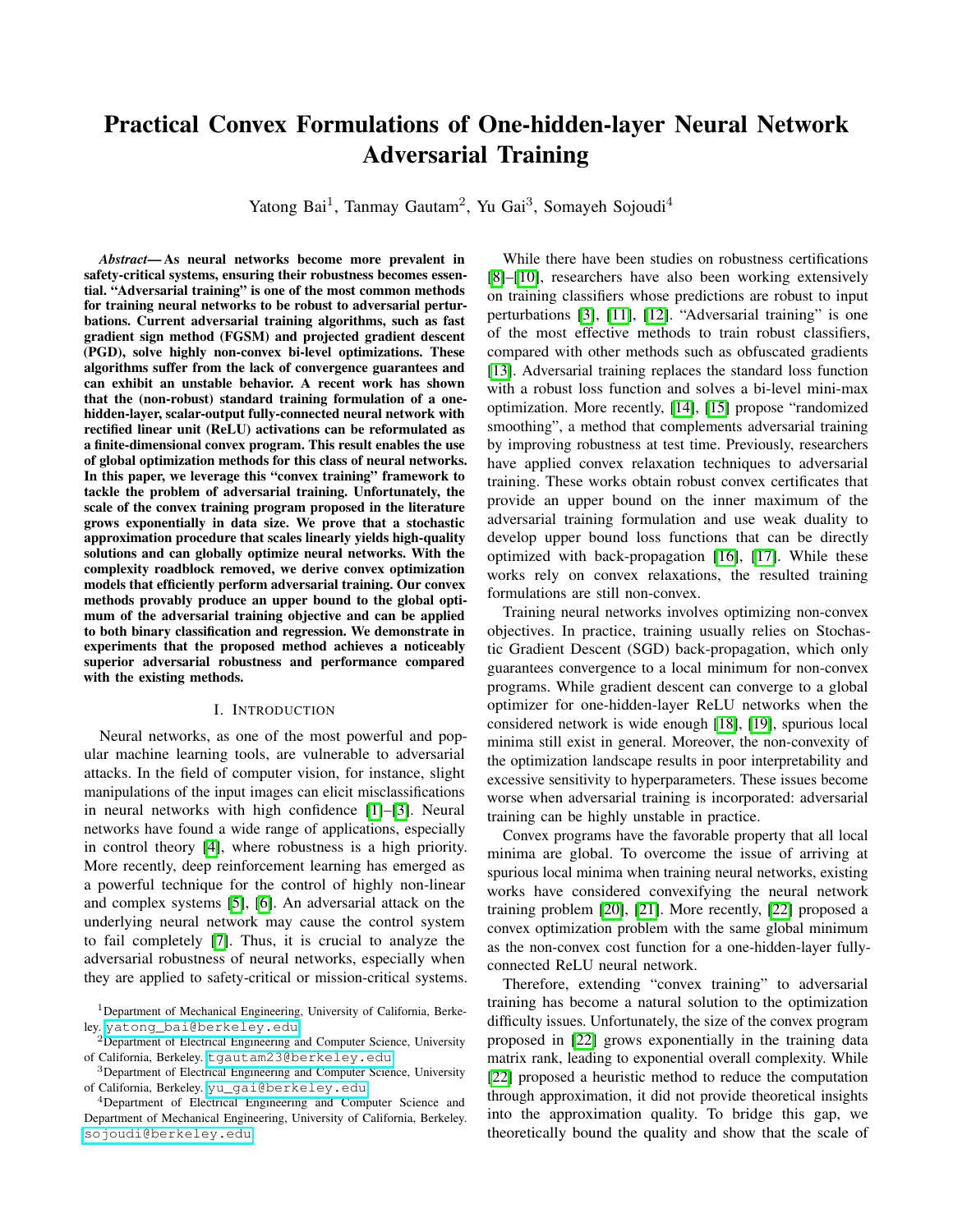this approximation is linear in training data size.

With these roadblocks cleared, we build upon the aforementioned works to develop "convex adversarial training", explicitly focusing on the hinge loss (binary classification) and the squared loss (regression). We mathematically show that solving the proposed robust convex optimizations trains robust neural networks and empirically demonstrate the advantages over traditional methods. The theoretical analysis focuses on one-hidden-layer neural networks but can extend to more complex architectures.

Due to space restrictions, some of the proofs are moved to the technical report  $[23]$ , which also includes additional numerical experiments.

## II. BACKGROUND

#### *A. Notations*

Throughout this work, we focus on fully-connected neural networks with one ReLU-activated hidden layer and a scalar output, defined as  $\hat{y} = \sum_{j=1}^{m} (Xu_j)_{+} \alpha_j$ , where  $X \in \mathbb{R}^{n \times d}$ is the input data matrix with *n* data points in  $\mathbb{R}^d$  and  $\hat{y} \in \mathbb{R}^n$ is the corresponding output vector. We denote the target output used for training as  $y \in \mathbb{R}^n$ .  $u_1, \ldots, u_m \in \mathbb{R}^d$  are the weight vectors of the *m* neurons in the hidden layer while  $\alpha_1, \ldots, \alpha_m \in \mathbb{R}$  are the weights of the output layer. The symbol  $(\cdot)_+ = \max\{0, \cdot\}$  indicates the ReLU activation.

Furthermore, let  $\lVert \cdot \rVert_p$  denote the  $\ell_p$ -norm within  $\mathbb{R}^n$  and  $\odot$  denote the Hadamard product. For  $P \in \mathbb{N}_+$ , we define [*P*] as the set  $\{a \in \mathbb{N}_+ | a \leq P\}$ , where  $\mathbb{N}_+$  is the positive integer set. For  $q \in \mathbb{R}^n$ , sgn $(q) \in \mathbb{R}^n$  denotes the sign of each entry of *q* and  $[q \ge 0]$  denotes a boolean vector in  $\{0,1\}^n$ that represents the non-negativeness of each entry of *q*. The symbol diag(*q*) denotes a diagonal matrix  $Q \in \mathbb{R}^{n \times n}$ , where  $Q_{ii} = q_i$  for all *i*, and  $Q_{ij} = 0$  for all  $i \neq j$ . The symbol 1 defines a column vector with all entries being 1. For  $a \in \mathbb{R}^n$ and  $b \in \mathbb{R}$ , the inequality  $a \geq b$  means  $a_i \geq b$  for all *i*. The notation  $\Pi_{\mathcal{S}}(\cdot)$  denotes the projection onto the set *S* and  $|\mathcal{S}|$ denotes the cardinality of the set. For  $r \in \mathbb{R}^n$ ,  $r \sim \mathcal{N}(0, I_n)$ indicates that *r* is a standard normal random vector.

#### *B. Adversarial training*

Adversarial training is the main problem under study in this paper. We now formally introduce this problem. A classifier is considered adversarially robust if it assigns the same label to all inputs within an  $\ell_{\infty}$  bound with radius  $\epsilon$  [\[3\]](#page-7-1). The perturbation set can be defined formally as

$$
\mathcal{X} = \left\{ X + \Delta \in \mathbb{R}^{n \times d} \mid \Delta = [\delta_1, \dots, \delta_n]^{\top}, \delta_k \in \mathbb{R}^d, \|\delta_k\|_{\infty} \le \epsilon, \forall k \in [n] \right\}.
$$
\n<sup>(1)</sup>

One standard method for training robust classifiers minimizes the "robust cost", defined as the maximum loss within the perturbation. The process of "training with adversarial data" is often referred to as "adversarial training", as opposed to "standard training" that trains on clean data. Formally, this

method solves the minimax problem

<span id="page-1-0"></span>
$$
\min_{(u_j,\alpha_j)_{j=1}^m} \left( \max_{\Delta:X+\Delta\in\mathcal{X}} \ell\left(\sum_{j=1}^m \left( (X+\Delta)u_j\right)_+\alpha_j, y\right) \right) (2)
$$
  
+
$$
\frac{\ell}{2} \sum_{j=1}^m \left( \|u_j\|_2^2 + \alpha_j^2 \right)
$$

(see  $\overline{12}$  for more details). In the prior literature, Fast Gradient Sign Method (FGSM) and Projected Gradient Descent (PGD) are commonly used to numerically solve the inner maximization of  $(2)$  and generate adversarial examples  $\sqrt{12}$ . The outer minimization of  $\sqrt{2}$  is still solved with SGD back-propagation. We abbreviate these traditional methods as GD-FGSM and GD-PGD. More specifically, PGD generates adversarial examples  $\tilde{x}$  by running the iterations

<span id="page-1-1"></span>
$$
\tilde{x}^{t+1} = \Pi_{\mathcal{X}}\left(\tilde{x}^t + \gamma \cdot \text{sgn}\left(\nabla_x \ell\left(\sum_{j=1}^m (x^\top u_j)_+ \alpha_j, y\right)\right)\right)
$$
(3)

for  $t = 0, 1, \ldots$ , where  $x^t$  is the perturbed data vector at iteration *t*, the initial vector  $\tilde{x}^0$  is the unperturbed data *x*,  $\Pi_{\mathcal{X}}$  denotes the projection onto the set  $\mathcal{X}$ , and  $\gamma > 0$  is the step size. The projection step can be performed by simply clipping the coordinates that deviate more than  $\epsilon$  from  $x$ . FGSM can be regarded as running PGD for a single step with a large step size.

In the previous literature, GD-FGSM and GD-PGD have demonstrated their capabilities of training robust networks in various settings  $[3]$ ,  $[11]$ ,  $[12]$ ,  $[24]$ . However, they suffer from major issues:

- Poor interpretability: With GD-PGD and GD-FGSM, it is hard to monitor the training status. For example, when the training loss is high, it is unclear whether a satisfactory robustness has been achieved (the inner maximization works well) or the training was unsuccessful (the outer minimization fails).
- *•* Sensitivity to hyperparameters: The hyperparameters of GD-PGD include the number of epochs, batch size, and step size of SGD back-propagation (for outer minimization), and the step size and the number of steps of PGD (for inner maximization). Although the value of each parameter directly affects the the performance, it is challenging to design them. The method is also sensitive to the initializations.
- *•* Lack of optimality guarantees: The inner maximization problem of  $(2)$  is non-concave, and the outer minimization is non-convex in general. Convergence guarantees are lacking for both subproblems.
- *•* Vanishing / exploding gradients: For back-propagation, the gradient at shallower layers depends on the deeper layers, thus susceptible to vanishing or exploding gradients.

Moreover, iteratively solving the bi-level optimization  $(2)$ requires an algorithm with a computationally cumbersome nested loop structure.

#### *C. Convex training*

Here, we introduce our main analysis framework – convex training. Consider the optimization for training a one-hidden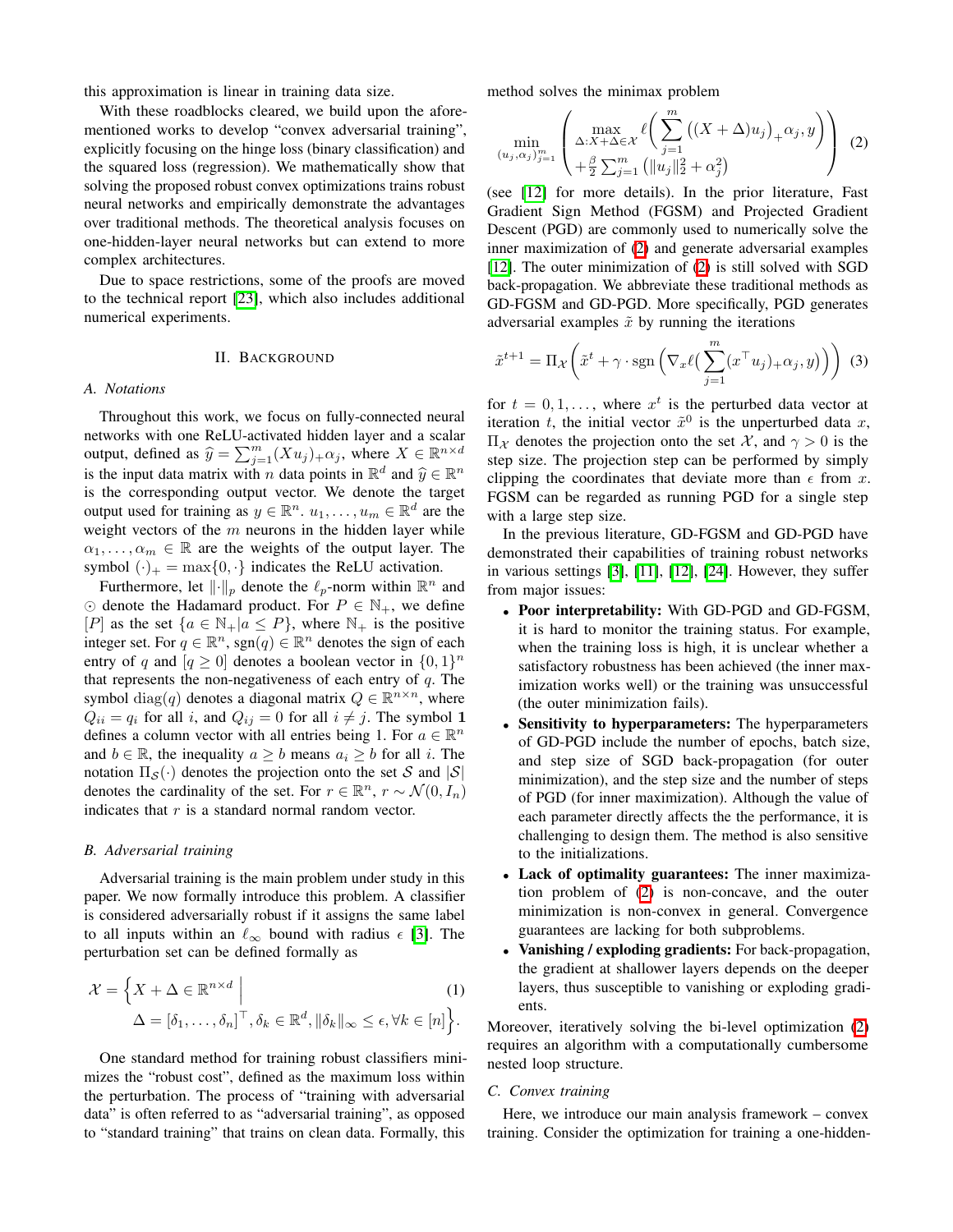layer network with a regularized convex loss  $\ell(\hat{y}, y)$ :

$$
\min_{(u_j,\alpha_j)_{j=1}^m} \ell\bigg(\sum_{j=1}^m (Xu_j)_+ \alpha_j, y\bigg) + \frac{\beta}{2} \sum_{j=1}^m \left(\|u_j\|_2^2 + \alpha_j^2\right), \tag{4}
$$

where  $\beta > 0$  is a regularization parameter. Consider a set of diagonal matrices  $\{\text{diag}([Xu \ge 0]) \mid u \in \mathbb{R}^d\}$ , and denote the distinct elements of this set as  $D_1, \ldots, D_P$ . The constant *P* is the total number of partitions of  $\mathbb{R}^d$  by hyperplanes passing through the origin that are also perpendicular to the rows of *X* [\[22\]](#page-7-19). Intuitively, the  $D_i$  matrices represent the ReLU activation patterns associated with *X*.

Consider the convex optimization problem

$$
\min_{(v_i, w_i)_{i=1}^P} \ell\left(\sum_{i=1}^P D_i X(v_i - w_i), y\right) + \beta \sum_{i=1}^P \left(\|v_i\|_2 + \|w_i\|_2\right)
$$
\n
$$
\text{s.t. } (2D_i - I_n) X v_i \ge 0, \ (2D_i - I_n) X w_i \ge 0, \ \forall i \in [P]
$$
\n
$$
(5)
$$

and its dual formulation

$$
\max_{v} -\ell^*(v) \quad \text{s.t. } |v^\top (Xu)_+| \le \beta, \ \forall u : \|u\|_2 \le 1, \tag{6}
$$

where  $\ell^*(v) = \max_z z^\top v - \ell(z, y)$  is the Fenchel conjugate function. Note that  $\overline{6}$  is a convex semi-infinite program. The next theorem borrowed from [\[22,](#page-7-19) Theorem 6] explains the relationship between the non-convex training problem  $(\overline{4})$ , the convex problem  $(5)$ , and the dual problem  $(6)$  when the neural network is sufficiently wide.

<span id="page-2-3"></span>**Theorem 1.** Let  $(v_i^*, w_i^*)_{i=1}^P$  denote a solution of  $(5)$  and *define*  $m^*$  *as*  $|\{i : v_i^* \neq 0\}| + |\{i : w_i^* \neq 0\}|$ *. Suppose that the neural network width m is at least*  $m^*$ *, where*  $m^*$  *is upper-bounded by*  $n + 1$ *. If the loss function*  $\ell(\cdot, y)$  *is convex, then [\(4\)](#page-2-1), [\(5\)](#page-2-2), and [\(6\)](#page-2-0) share the same optimal objective. The optimal network weights*  $(u_j^*, \alpha_j^*)_{j=1}^m$  *can be recovered using the formulas*

<span id="page-2-6"></span>
$$
(u_{j_{1i}}^{\star}, \alpha_{j_{1i}}^{\star}) = \left(\frac{v_i^{\star}}{\sqrt{\|v_i^{\star}\|_2}}, \sqrt{\|v_i^{\star}\|_2}\right) \quad \text{if } v_i^{\star} \neq 0; (u_{j_{2i}}^{\star}, \alpha_{j_{2i}}^{\star}) = \left(\frac{w_i^{\star}}{\sqrt{\|w_i^{\star}\|_2}}, -\sqrt{\|w_i^{\star}\|_2}\right) \quad \text{if } w_i^{\star} \neq 0.
$$
 (7)

*where the remaining*  $m - m^*$  *neurons are chosen to have zero weights.*

While Theorem  $\boxed{1}$  requires an over-parameterized neural network, convex training can be applied to networks much narrower than  $m^*$ , as will be shown in Algorithm  $\boxed{1}$ .

## III. PRACTICAL CONVEX TRAINING

Unfortunately, the worst-case computational complexity of solving  $\boxed{5}$  is  $\mathcal{O}(d^3 r^3 (\frac{n}{r})^{3r})$  using standard interior-point solvers [\[22\]](#page-7-19), prohibitively high for many practical applications. Here,  $r$  is the rank of the data matrix  $X$  and in many cases  $r =$ *d*. This high complexity makes convex training impractical. Before we use this framework to address the problems of adversarial training, we need to break down the complexity bottleneck of convex training.

The high complexity arises because the total number of  $D_i$  matrices is upper-bounded by min  $\left\{2^n, 2r\left(\frac{e(n-1)}{r}\right)^r\right\}$ . To

# <span id="page-2-4"></span><span id="page-2-1"></span>Algorithm 1 Practical convex training

1: Via  $D_i \leftarrow \text{diag}([Xa_i \geq 0])$  where  $a_i \sim \mathcal{N}(0, I_d)$  i.i.d. for all *i*, generate *P<sup>s</sup>* distinct diagonal matrices.

<span id="page-2-5"></span>2: Solve  
\n
$$
p_{s1}^* = \min_{(v_i, w_i)_{i=1}^{P_s}} \left( \ell \left( \sum_{i=1}^{P_s} D_i X(v_i - w_i), y \right) \right)
$$
\n
$$
= \ell \cdot \left( \frac{p_i w_i}{1 - P_s} \right) \left( \frac{p_i w_i}{1 - P_s} \right)
$$
\n3: Recovery  $u_1, \ldots, u_m$  and  $\alpha_1, \ldots, \alpha_m$  from the solution  $(v_{s_i}^*, w_{s_i}^*, v_{i=1}^*, \text{ of } \text{[B] using } \text{[C]}.$ 

<span id="page-2-2"></span>reduce this number, [\[22,](#page-7-19) Remark 3.3] introduced Algorithm  $\Box$  Algorithm  $\Box$  approximately solves  $\Box$  by independently sampling a subset of the  $D_i$  matrices. However,  $[22]$  did not provide theoretical insights regarding the approximation quality, and therefore the approximation remains a heuristic. The following theorem bridges this gap by providing a probabilistic bound on the suboptimality of the neural network trained with Algorithm  $\overline{\mathbf{1}}$ .

<span id="page-2-7"></span><span id="page-2-0"></span>**Theorem 2.** *Consider an additional diagonal matrix*  $D_{P_s+1}$ *uniformly sampled, and then construct*

$$
p_{s2}^* = \min_{(v_i, w_i)_{i=1}^{P_s+1}} \left( \ell \left( \sum_{i=1}^{P_s+1} D_i X(v_i - w_i), y \right) \right)
$$
  
\n
$$
+ \beta \sum_{i=1}^{P_s+1} \left( \|v_i\|_2 + \|w_i\|_2 \right)
$$
  
\n
$$
s.t. \quad (2D_i - I_n) X v_i \ge 0, \quad \forall i \in [P_s+1],
$$
  
\n
$$
(2D_i - I_n) X w_i \ge 0, \quad \forall i \in [P_s+1].
$$

*It holds that*  $p_{s2}^* \leq p_{s1}^*$ . Furthermore, if  $P_s \geq \frac{n+1}{\psi\xi} - 1$ , where  $\psi$  and  $\xi$  are preset confidence level constants between *0 and 1, then with probability at least*  $1 - \xi$ *, it holds that*  $\mathbb{P}\{p_{s2}^* < p_{s1}^*\} \leq \psi.$ 

**Proof sketch:** It can be shown that a dual problem of  $\boxed{5}$  is an instance of "uncertain convex program (UCP)". Similarly, it can be shown that a dual problem of the approximation [\(8\)](#page-2-5) is a "sampled convex program (SCP)", which relaxes the UCP by randomly dropping some of the constraints. The quality of the SCP relaxation can then be bounded using the result presented in  $[25]$ .

The formal proof is presented in  $[23]$ , Appendix B]. Intuitively, Theorem  $\sqrt{2}$  states that independently sampling an additional  $D_{P<sub>s</sub>+1}$  matrix will not reduce the training cost with high probability. One can recursively apply this bound *T* times to show that when  $P_s$  is large, the solution with  $P_s$ matrices is close to the solution with  $P_s + T$  matrices for an arbitrary number *T*. So, the optimality gap due to sampling will be small, and the trained network is nearly optimal.

Compared with *P*, which is exponential in  $r$ ,  $P_s$  is on the order of  $\frac{n}{\xi \phi}$ , linear in *n* and independent of *r*. When *r* is large, solving the approximated formulation  $(8)$  is exponentially more efficient than solving  $(5)$ . On the other hand, Algorithm  $\vert \overline{1} \vert$  $\vert \overline{1} \vert$  $\vert \overline{1} \vert$  is no longer deterministic due to the stochastic sampling of the  $D_i$  matrices, and yields upper bounds to the global optimum of  $(5)$ . We have verified empirically (shown in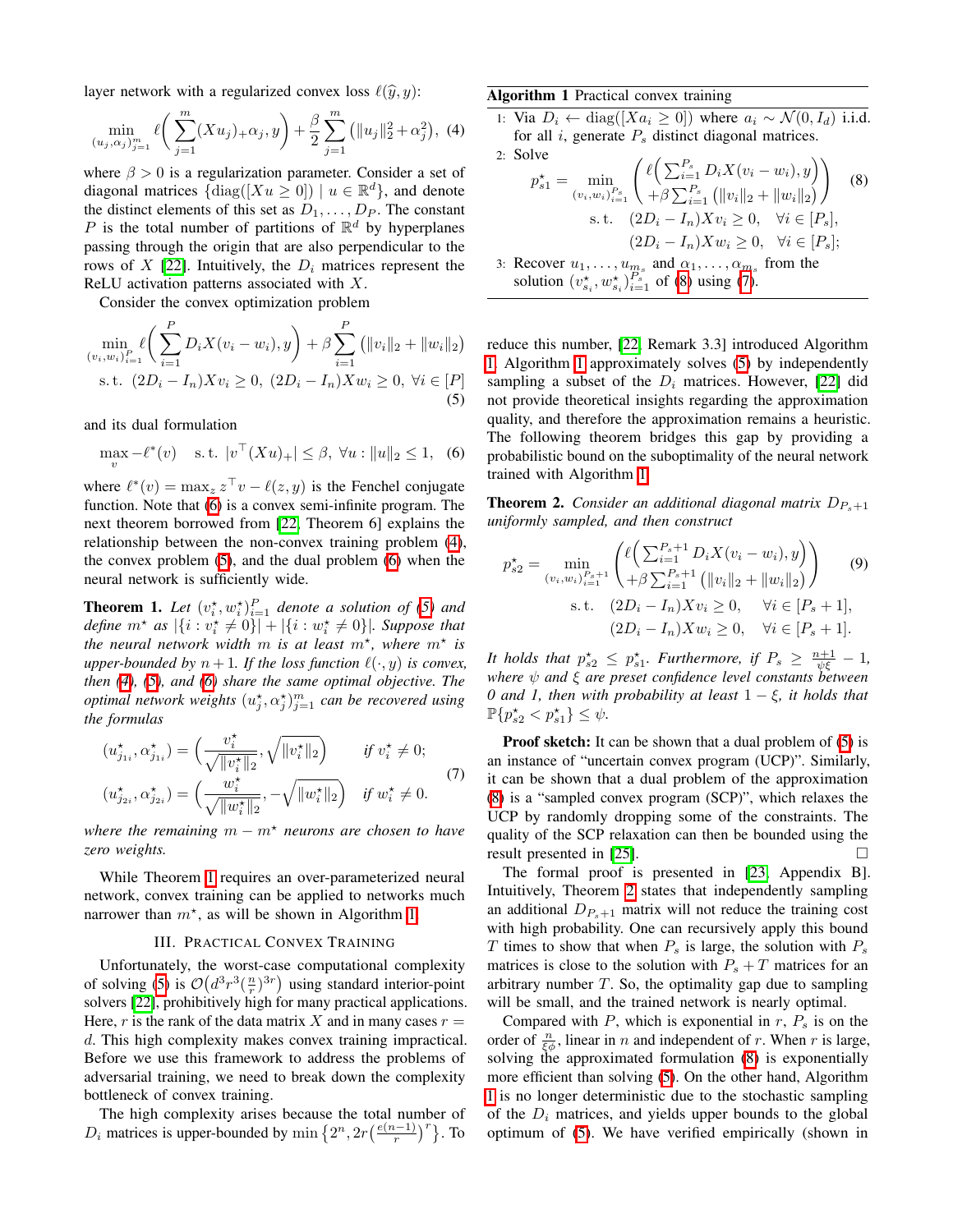Section  $\overline{\text{VII-A}}$  that even when  $P_s$  is much smaller than  $P_s$ , Algorithm  $\boxed{1}$  still reliably returns a low training cost.

# IV. CONVEX ADVERSARIAL TRAINING

To conquer the drawbacks of traditional adversarial training, we leverage Theorem  $\boxed{1}$  to recast  $\boxed{2}$  as robust, convex upper bound problems that can be efficiently minimized globally. We first develop a result about adversarial training involving general convex loss functions.

The connection between the convex training objective [\(5\)](#page-2-2) and the non-convex true training cost  $\overline{4}$  holds only when the linear constraints in  $(5)$  are satisfied. For adversarial training, we need this connection to hold at all perturbed data matrices  $X + \Delta \in \mathcal{X}$ . Otherwise, if some matrix  $X + \Delta$  violates the constraints, then this perturbation  $\Delta$  can correspond to a low convex objective but a high actual loss. To ensure the meaningfulness of the convex reformulation throughout  $X$ , we introduce the robust constraints  $(10b)$  and  $(10c)$ .

Since the  $D_i$  matrices in  $[5]$  reflect the ReLU patterns of  $X$ , the  $D_i$  matrices can change as  $X$  is perturbed. Therefore, we include all distinct diagonal matrices diag( $[(X + \Delta)u \ge 0]$ ) that can be obtained for all  $u \in \mathbb{R}^d$  and  $all \Delta : X + \Delta \in \mathcal{U}$ , denoted as  $D_1, \ldots, D_{\hat{P}}$ , where  $\hat{P}$  is the total number of such matrices. Since  $D_1, \ldots, D_{\widehat{P}}$  include  $D_1, \ldots, D_P$  in  $\boxed{5}$ , we have  $\hat{P} > P$ . While  $\hat{P}$  is at most  $2^n$  in the worst case, since  $\epsilon$  is often small, we expect *P* to be relatively close to *P*, where  $P \leq 2r\left(\frac{e(n-1)}{r}\right)^r$  as discussed above.

Finally, we replace the objective of  $(5)$  with its robust counterpart, giving rise to the optimization

$$
\min_{(v_i, w_i)_{i=1}^{\hat{P}}} \left( \max_{\Delta: X + \Delta \in \mathcal{U}} \ell \left( \sum_{i=1}^{\hat{P}} D_i (X + \Delta)(v_i - w_i), y \right) \right) + \beta \sum_{i=1}^{\hat{P}} \left( \|v_i\|_2 + \|w_i\|_2 \right) \tag{10a}
$$

s. t. 
$$
\min_{\Delta: X + \Delta \in \mathcal{U}} (2D_i - I_n)(X + \Delta)v_i \ge 0, \ \forall i \in [\widehat{P}], \ (10b)
$$

$$
\min_{\Delta:X+\Delta\in\mathcal{U}}(2D_i - I_n)(X+\Delta)w_i \ge 0, \ \forall i \in [\hat{P}], \ (10c)
$$

where  $U$  is any convex additive perturbation set. The next theorem shows that  $(10)$  is an upper bound to the robust loss function  $(2)$ .

<span id="page-3-2"></span>**Theorem 3.** Let  $(v_{rob_i}^*, w_{rob_i}^*)_{i=1}^P$  denote a solution of  $(10)$ *and define*  $\hat{m}^*$  *as*  $|\{i : v_{\text{rob}_i}^* \neq 0\}| + |\{i : w_{\text{rob}_i}^* \neq 0\}|$ 0<sup>}</sup>|*. When the network width m satisfies*  $m \geq \hat{m}^*$ , the *optimization [\(10\)](#page-3-0) provides an upper bound on the non-convex adversarial training problem [\(2\)](#page-1-0). The robust network weights*  $(u_{rob_j}^*, \alpha_{rob_j}^*)_{j=1}^{\widehat{m}}$  *can be recovered using [\(7\)](#page-2-6). Moreover, if*  $\Delta_{rob}^*$ *denotes a solution to the inner maximization in [\(10a\)](#page-3-0), then*  $X + \Delta_{\rm rob}^{\star}$  *corresponds to the worst-case adversarial inputs for the recovered neural network.*

**Proof sketch:** Since the linear constraints in [\(5\)](#page-2-2) are satisfied by all matrices  $X + \Delta$ , the relationship between [\(5\)](#page-2-2) and [\(4\)](#page-2-1) holds for all matrices  $X + \Delta$ . Thus,  $\Delta_{\text{rob}}^*$  is optimal for the inner maximization of  $(4)$ . Since  $(u_{\text{rob}_j}^*, \alpha_{\text{rob}_j}^*)_{j=1}^{\hat{m}}$  may not be optimal for the outer minimization of  $\overline{4}$ ),  $\overline{10}$  is an upper bound.

## <span id="page-3-4"></span>Algorithm 2 Practical convex adversarial training

1: for  $i = 1$  to  $P_a$  do

- 2:  $a_i \sim \mathcal{N}(0, I_d)$  i.i.d.<br>3:  $D_{i1} \leftarrow \text{diag}([X a_i])$
- 3:  $D_{i1} \leftarrow diag([Xa_i \geq 0])$ <br>4: **for**  $j = 2$  to S **do**
- for  $j = 2$  to  $S$  do
- 5:  $R_{ij} \leftarrow [r_1, \ldots, r_d]$ , where  $r_h \sim \mathcal{N}(\mathbf{0}, I_n), \forall h$ <br>6:  $D_{ij} \leftarrow \text{diag}([\overline{X}_i; a_i > 0])$ , where  $\overline{X}_{ij} \leftarrow X$
- $D_{ij} \leftarrow \text{diag}([\overline{X}_{ij}a_i \geq 0])$ , where  $\overline{X}_{ij} \leftarrow X + \epsilon$ .  $sgn(R_{ij})$
- 7: Discard repeated *Dij* matrices
- 8: **break if**  $P_s$  distinct  $D_{ij}$  matrices have been sampled
- 9: end for
- 10: end for

11: Solve  
\n
$$
\min_{(v_i, w_i)_{i=1}^{\tilde{P}} \atop \Delta: X + \Delta \in \mathcal{U}} \left( \sum_{i=1}^{P_s} D_i(X + \Delta)(v_i - w_i), y \right)
$$
\n
$$
\left( \sum_{i=1}^{P_s} \sum_{i=1}^{P_s} (||v_i||_2 + ||w_i||_2) \right)
$$
\n
$$
\text{s.t. } \min_{\Delta: X + \Delta \in \mathcal{U}} (2D_i - I_n)(X + \Delta)v_i \ge 0, \forall i \in [P_s]
$$
\n
$$
\min_{\Delta: X + \Delta \in \mathcal{U}} (2D_i - I_n)(X + \Delta)w_i \ge 0, \forall i \in [P_s]
$$
\n(12)

<span id="page-3-1"></span>12: Recover  $u_1, \ldots, u_{m_s}$  and  $\alpha_1, \ldots, \alpha_{m_s}$  from the solution  $(v_{\text{robs}_i}^{\star}, w_{\text{robs}_i}^{\star})_{i=1}^{P_s}$  of  $(12)$  using  $(7)$ .

<span id="page-3-0"></span>The formal proof is provided in  $[23]$ . Appendix C]. When the perturbation set is zero, Theorem  $\beta$  reduces to Theorem  $\sqrt{1}$ . Rather than an exact reformulation,  $\sqrt{10}$  is an upper bound problem because the robust constraints [\(10b\)](#page-3-0) and [\(10c\)](#page-3-0) enforce that the ReLU activation pattern of the perturbed data  $X + \Delta$  remains the same within *X*, effectively reducing the feasible space of neural networks and causing suboptimality. The optimality gap between  $(10)$  and  $(2)$  is solely due to this suboptimality of the outer minimization, whereas the inner maximization is exact.

In light of Theorem  $\overline{3}$ , we use optimization  $\overline{10}$  as a surrogate for optimization  $(2)$  to train the neural network. We will show that the new problem can be efficiently solved in important cases.

<span id="page-3-3"></span>For the  $\ell_{\infty}$  perturbation set X, the constraints in [\(10b\)](#page-3-0) and [\(10c\)](#page-3-0) can be equivalently replaced by the algebraic constraints

$$
(2D_i - I_n)Xv_i \ge \epsilon ||v_i||_1, \quad \forall i \in [\hat{P}],
$$
  

$$
(2D_i - I_n)Xw_i \ge \epsilon ||w_i||_1, \quad \forall i \in [\hat{P}].
$$
 (11)

To understand this, observe that for the  $\ell_{\infty}$  set, [\(10b\)](#page-3-0) and [\(10c\)](#page-3-0) become linear programming (LP) subproblems. Solving the LPs in closed forms yields  $(T1)$ . The detailed derivation is provided in  $[23]$ , Appendix D].

## *A. Practical algorithm for convex adversarial training*

Since Theorem  $\sqrt{2}$  does not rely on any assumption on the matrix X, it applies to an arbitrary matrix  $X + \Delta$ , and naturally extends to the convex adversarial training formulation  $(10)$ . Therefore, an approximation to  $(10)$  can be applied to train robust neural networks with widths much less than  $\hat{m}^*$ . Similar to the strategy rendered in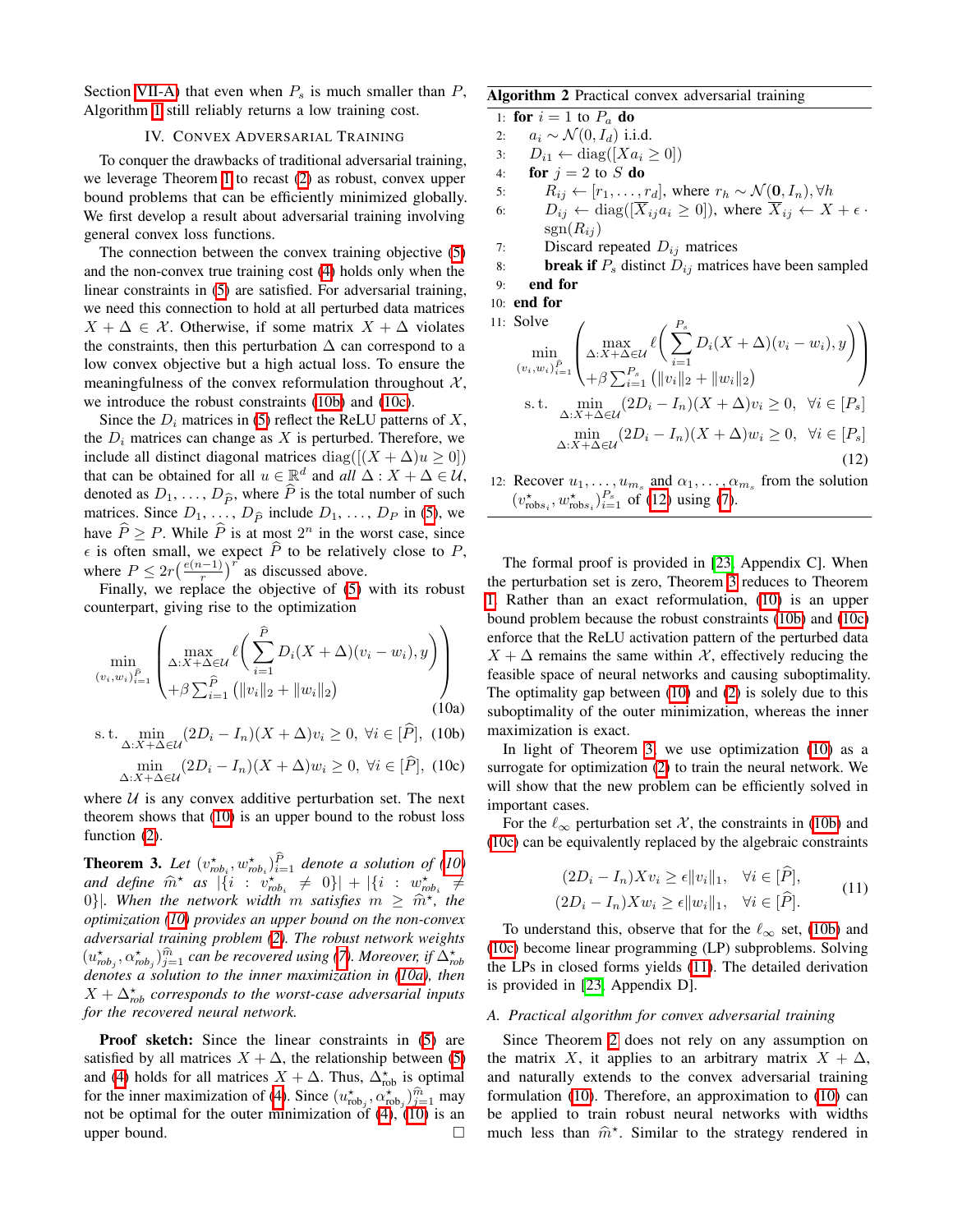Algorithm  $\prod$ , we use a subset of the  $D_i$  matrices for practical adversarial training. Since the *D<sup>i</sup>* matrices depend on the perturbation  $\Delta$ , we also add randomness to the data matrix *X* in the sampling process to cover  $D_i$  matrices associated with different perturbations, leading to Algorithm  $\boxed{2}$ ,  $P_a$  and *S* are preset parameters that control the number of times we run the random weight sampling procedure, with  $P_a \cdot S \geq P_s$ .

# V. CONVEX HINGE LOSS ADVERSARIAL TRAINING

While the inner maximization of the robust problem [\(10\)](#page-3-0) is still hard to solve in general, it is tractable for some loss functions. The simplest case is the piecewise-linear hinge loss  $\ell(\widehat{y}, y) = (1 - \widehat{y} \odot y)_+$ , which is widely used for classification. Here, we focus on binary classification with  $y \in \{-1, 1\}^n$ .

Consider the adversarial training problem for a one-hiddenlayer neural network with  $\ell_2$  regularized hinge loss:

$$
\min_{(u_j, \alpha_j)_{j=1}^m} (13)
$$
\n
$$
\left(\max_{\Delta: X + \Delta \in \mathcal{X}} \frac{1}{n} \cdot \mathbf{1}^\top \left(1 - y \odot \sum_{j=1}^m \left((X + \Delta)u_j\right)_+ \alpha_j\right)_+ \right) + \frac{\beta}{2} \sum_{j=1}^m \left(\|u_j\|_2^2 + \alpha_j^2\right)
$$
\n(13)

Applying Theorem  $\overline{3}$  leads to the following formulation as an upper bound on  $(\overline{13})$ :

$$
\min_{(v_i, w_i)_{i=1}^{\hat{P}} \atop \Delta: X + \Delta \in \mathcal{X}} \min_{n} \frac{1}{n} \cdot \mathbf{1}^\top \left( \mathbf{1} - y \odot \sum_{i=1}^{\hat{P}} D_i (X + \Delta)(v_i - w_i) \right)_{+} \newline + \beta \sum_{i=1}^{\hat{P}} \left( ||v_i||_2 + ||w_i||_2 \right) \newline \text{s.t.} \quad (2D_i - I_n) X v_i \ge \epsilon ||v_i||_1, \quad \forall i \in [\hat{P}], \quad (14) \newline (2D_i - I_n) X w_i \ge \epsilon ||w_i||_1, \quad \forall i \in [\hat{P}].
$$

When generating the  $D_i$  matrices, instead of enumerating an infinite number of points in  $X$  as suggested in Theorem  $\overline{3}$ we only need to enumerate all vertices of  $X$ , which is finite. This is because the solution  $\Delta_{\text{hinge}}^{\star}$  to the inner maximum is always at a vertex of  $X$ , as will be shown in Theorem  $\frac{1}{4}$ .

<span id="page-4-1"></span>Theorem 4. *For binary classification, the inner maximum of [\(14\)](#page-4-2) is attained at*  $\Delta_{hinge}^{\star} = -\epsilon \cdot \text{sgn} \left( \sum_{i=1}^{\widehat{P}} D_i y (v_i - w_i)^{\top} \right)$ , *and the bi-level optimization problem [\(14\)](#page-4-2) is equivalent to the classic convex optimization*

$$
\min_{(v_i, w_i)_{i=1}^{\hat{P}}} \left( \frac{1}{n} \sum_{k=1}^n \left( 1 - y_k \sum_{i=1}^{\hat{P}} d_{ik} x_k^\top (v_i - w_i) \right)_{(v_i, w_i)_{i=1}^{\hat{P}}} \right) + \beta \sum_{i=1}^{\hat{P}} \left( \|v_i\|_2 + \|w_i\|_2 \right) \text{s.t.} \quad (2D_i - I_n) X v_i \ge \epsilon \|v_i\|_1, \quad \forall i \in [\hat{P}],
$$
\n
$$
(2D_i - I_n) X w_i \ge \epsilon \|w_i\|_1, \quad \forall i \in [\hat{P}], \quad (15)
$$

*where*  $d_{ik}$  *denotes the*  $k^{th}$  *diagonal element of*  $D_i$ *.* 

Proof sketch: Observe that the regularizations in  $(14)$ are independent from  $\Delta$  and the rest of the objective is piecewise linear. Using the fact that  $\max_{\Delta}(\cdot)_{+}$  is equivalent to  $(\max_{\Delta} \cdot)_{+}$ , one can reform the inner maximization of  $(14)$ 

into an LP. The optimal  $\Delta_{\text{hinge}}^{\star}$  is then obtained by solving the LP in closed form. Plugging  $\Delta_{\text{hinge}}^{\star}$  back yields  $\sqrt{15}$ .  $\Box$ 

The formal proof is provided in  $[23]$ , Appendix E]. The problem [\(15\)](#page-4-3) is a finite-dimensional convex program that provides an upper bound on  $\sqrt{13}$ . We can thus solve  $\sqrt{15}$  to robustly train the neural network. The  $\ell_1$  norm term in [\(15\)](#page-4-3) explains the regularization effect of adversarial training.

VI. CONVEX SQUARED LOSS ADVERSARIAL TRAINING

The squared loss  $\ell(\hat{y}, y) = \frac{1}{2} ||\hat{y} - y||_2^2$  is another commonly used loss function in machine learning. It is widely used for regression tasks, but can also be used for classification.

Consider the non-convex adversarial training problem of a one-hidden-layer ReLU neural network trained with the  $\ell_2$ -regularized squared loss:

<span id="page-4-4"></span><span id="page-4-0"></span>
$$
\min_{(u_j, \alpha_j)_{j=1}^m} \left( \max_{\Delta: X + \Delta \in \mathcal{X}} \frac{1}{2} \left\| \sum_{j=1}^m \left( (X + \Delta) u_j \right)_+ \alpha_j - y \right\|_2^2 \right) + \frac{\beta}{2} \sum_{j=1}^m \left( \|u_j\|_2^2 + \alpha_j^2 \right) \tag{16}
$$

Applying Theorem  $\overline{3}$  leads to the following formulation as an upper bound on  $(16)$ :

<span id="page-4-5"></span>
$$
\min_{(v_i, w_i)_{i=1}^{\hat{P}}} \left( \max_{\Delta: X + \Delta \in \mathcal{X}} \frac{1}{2} \left\| \sum_{i=1}^{\hat{P}} D_i (X + \Delta)(v_i - w_i) - y \right\|_2^2 \right) + \beta \sum_{i=1}^{\hat{P}} (\|v_i\|_2 + \|w_i\|_2)
$$
\n
$$
\text{s.t.} \quad (2D_i - I_n) X v_i \ge \epsilon \|v_i\|_1, \quad \forall i \in [\hat{P}], \quad (17)
$$
\n
$$
(2D_i - I_n) X w_i \ge \epsilon \|w_i\|_1, \quad \forall i \in [\hat{P}].
$$

<span id="page-4-2"></span>Theorem 5. *The optimization problem [\(17\)](#page-4-5) is equivalent to the convex program:*

<span id="page-4-6"></span>
$$
\min_{(v_i, w_i, b_i, c_i)_{i=1}^{\hat{P}}, a, z} a + \beta \sum_{i=1}^P (b_i + c_i)
$$
\n(18)

s.t. 
$$
(2D_i - I_n)Xv_i \ge \epsilon ||v_i||_1
$$
,  $\forall i \in [P]$ ,  
\n $(2D_i - I_n)Xw_i \ge \epsilon ||w_i||_1$ ,  $\forall i \in [\hat{P}]$ ,  
\n $||v_i||_2 \le b_i$ ,  $||w_i||_2 \le c_i$ ,  $\forall i \in [\hat{P}]$   
\n $z_{n+1} \ge |2a - \frac{1}{4}|$ ,  $||z||_2 \le 2a + \frac{1}{4}$   
\n $z_k \ge \left| \sum_{i=1}^{\hat{P}} D_{ik}x_k^T(v_i - w_i) - y_k \right| + \epsilon \left\| \sum_{i=1}^{\hat{P}} D_{ik}(v_i - w_i) \right\|_1$ ,  
\n $\forall k \in [n]$ .

**Proof sketch:** We rewrite  $(17)$  in the form of a robust second-order cone program (SOCP) and show that the robust SOCP is equivalent to the classic convex optimization  $(18)$ using the procedures outlined in  $[26]$ .

<span id="page-4-3"></span>The formal proof is provided in  $\overline{[23]}$ , Appendix F]. Problem [\(18\)](#page-4-6) is a convex optimization that can train robust neural networks. However, directly using [\(18\)](#page-4-6) for adversarial training can be intractable due to the large number of constraints that arise when we include all *D* matrices associated with all  $\Delta$  such that  $X + \Delta \in \mathcal{X}$ . To this end, we can use the approximation in Algorithm  $\sqrt{2}$  and sample a subset of the diagonal matrices. The optimality gap again can be characterized with Theorem [2.](#page-2-7)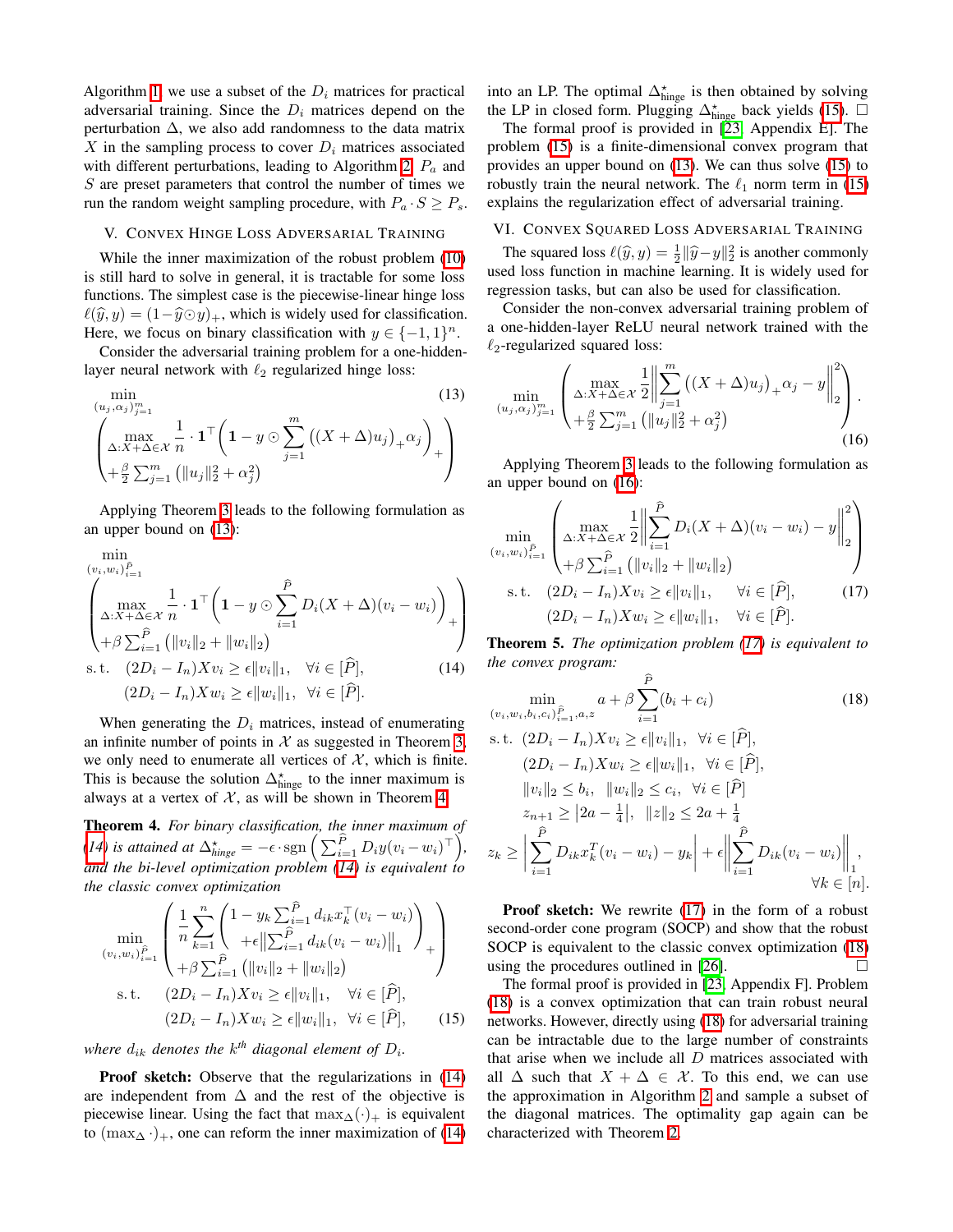<span id="page-5-1"></span>

<span id="page-5-2"></span>Fig. 1: The left figure is a randomized 2-dimensional dataset. The red crosses are positive training points and the white circles are negative points. The region classified as positive is in blue, whereas the negative region is in black. The right figure is the optimized training loss for each *Ps*. When *P<sup>s</sup>* reaches 128, the mean and variance of the optimized loss become very small.



Fig. 2: Visualization of binary decision boundaries in 2-dimensional space. The red crosses  $\times$  are positive training points while the red circles  $\circ$  are negative points. The region classified as positive is in blue, whereas the negative region is in black. The white box around each training data is the  $\ell_{\infty}$  perturbation bound. The white dot at a vertex of each box is the worst-case perturbation. Algorithm  $\boxed{2}$  fitted the perturbation boxes, while the standard training fitted the points.

## VII. NUMERICAL EXPERIMENTS

In this section, we focus on experimenting with the hinge loss. The experiment results with the squared loss convex adversarial training formulation  $(18)$  are provided in  $[23]$ Appendix A.1]. For all experiments, CVX  $[27]$  with the MOSEK [\[28\]](#page-7-25) solver was used for solving the optimizations in Algorithm  $\boxed{1}$  and Algorithm  $\boxed{2}$  on a laptop computer.

## <span id="page-5-0"></span>*A. Approximation quality of Algorithm [1](#page-2-4)*

We use numerical experiments to demonstrate the quality of the neural networks trained using the convex standard training algorithm (Algorithm  $\vert I \vert$ ). The experiment was performed on a randomly-generated dataset with  $n = 40$  and  $d = 2$ . The upper bound on the number of ReLU activation patterns is  $P \leq 4 \left( \frac{e(39)}{2} \right)^2 = 11239$  $P \leq 4 \left( \frac{e(39)}{2} \right)^2 = 11239$  $P \leq 4 \left( \frac{e(39)}{2} \right)^2 = 11239$ . We ran Algorithm 1 to train neural networks using the hinge loss with the number of *D<sup>i</sup>* matrices equal to  $4, 8, 16, \ldots, 2048$ , and with  $\beta$  chosen as a commonly-used value  $10^{-4}$ . We repeated this experiment 15 times for each setting, and plotted the mean optimized loss in Figure  $\prod$  The error bars show the loss achieved in the best

and the worst runs. When there are more than 128 matrices (much less than the theoretical bound on  $P$ ), Algorithm  $\boxed{1}$ yields consistent and favorable results. Further increasing the number of  $D_i$  matrices does not produce a significantly lower loss. This result supports the findings of Theorem  $2$ . By Theorem  $\sqrt{2}$ ,  $P_s = 128$  corresponds to a confidence level of  $\psi \xi = 0.318$ .

#### <span id="page-5-3"></span>*B. Convex adversarial training on 2-dimensional data*

To analyze the decision boundaries obtained from convex adversarial training, we ran Algorithm  $\boxed{1}$  and Algorithm  $\sqrt{2}$  $\sqrt{2}$  $\sqrt{2}$  on 34 random points in 2-dimensional space for binary classification. The algorithms were run with the parameters  $\beta = 10^{-9}$ ,  $P_s = 360$  and  $\epsilon = 0.08$ . A bias term was included by concatenating a column of ones to the data matrix *X*. The decision boundaries shown in Figure  $\sqrt{2}$  confirm that Algorithm  $2$  fits the perturbation boxes as designed, coinciding with the theoretical prediction  $[12]$ , Figure 3]. For illustration purposes, the regularization parameter  $\beta$  is small to reduce the smoothing of  $\ell_2$  regularization. Experiments with different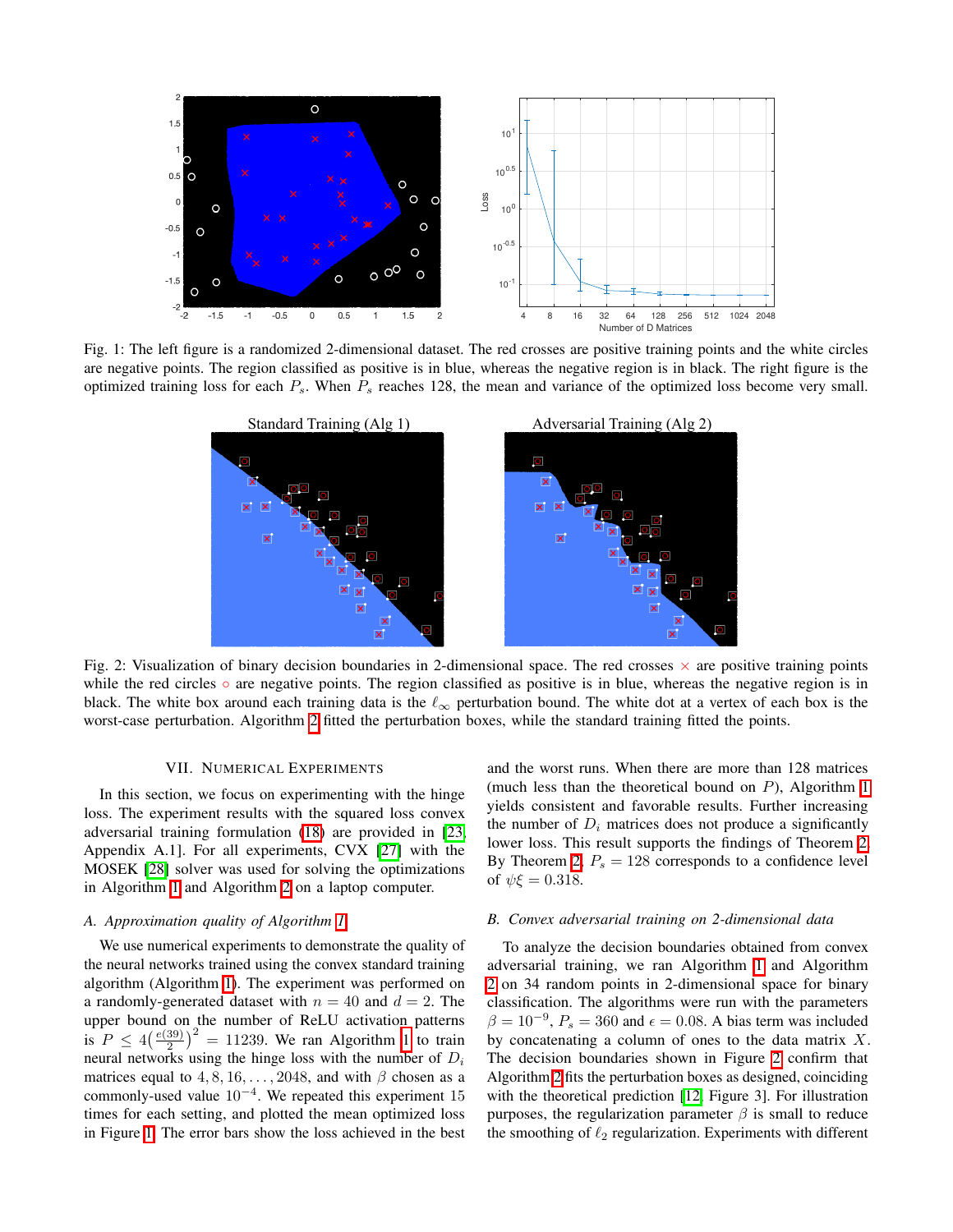<span id="page-6-0"></span>

Fig. 3:  $\ell_{\text{convex}} - \ell_{\text{nonconvex}}$  for  $\|\delta\|_{\infty} \leq 0.3$  (left) and zoomed in to  $\|\delta\|_{\infty} \leq 0.08$  (right).

<span id="page-6-1"></span>TABLE I: Mean optimal objective and accuracy on clean and adversarial data (PGD and FGSM) over seven runs on the CIFAR-10 database. The numbers in the parentheses are the standard deviations over the seven runs.

| <b>METHOD</b>          | <b>CLEAN</b>                            | FGSM ADV.          | PGD ADV.             | <b>OBJECTIVE</b>                                          |
|------------------------|-----------------------------------------|--------------------|----------------------|-----------------------------------------------------------|
| GD-STD                 | $79.56\%$ (4138%) $47.09\%$ (4290%)     |                    | 45.60 % (.4796%)     | $.3146$ (.01101)                                          |
| GD-FGSM                | 75.30 $\%$ (3.104%) 61.03 $\%$ (4.763%) |                    | $60.99\%$ (4.769%)   | $.8370$ (6.681 $\times$ 10 <sup>-2</sup> )                |
| $GD$ -P $GD$           | 76.56 $\%$ (.6038%) 62.48 $\%$ (.2215%) |                    | 62.44 $\%$ (.1988%)  | $.8220$ (3.933 $\times$ 10 <sup>-3</sup> )                |
| ALGORITHM <sup>1</sup> | 81.01 $\%$ (.8090%)                     | $.4857\%$ (.1842%) | $.3571\%$ (.1239%)   | $6.910 \times 10^{-3}$ (3.020 $\times$ 10 <sup>-4</sup> ) |
| ALGORITHM <sup>2</sup> | 78.36 $\%$ (.3250%) 66.95 $\%$ (.4564%) |                    | 66.81 $\%$ (0.4862%) | $.6511$ (6.903 $\times$ 10 <sup>-3</sup> )                |

choices of  $\beta$  [\[23,](#page-7-20) Appendix A.2] show that larger  $\beta$  values yield similar behaviors, and that the decision boundaries by Algorithm  $\sqrt{2}$  are more robust than GD-PGD boundaries.

#### *C. Convex adversarial training – the optimization landscape*

This subsection visualizes that for a neural network trained with Algorithm  $\sqrt{2}$ , the convex landscape and the non-convex landscape overlap for an  $\ell_{\infty}$ -norm bounded perturbation  $\delta$ with radius  $\epsilon$  added upon a training point  $x_k$ . We use the same data and parameters as in Section **VII-B** to train a neural network. We then randomly pick one of the training points  $x_k$ , and plot the loss around  $x_k$  for the convex objective [\(10a\)](#page-3-0) and the non-convex objective  $(2)$ . Specifically, we define

$$
\ell_{\text{convex}} = \left(1 - y_k \cdot \sum_{i=1}^P d_{ik}(x_k + \delta)^\top (v_i^\star - w_i^\star) \right);
$$

$$
\ell_{\text{nonconvex}} = \left(1 - y_k \cdot \sum_{j=1}^m \left( (x_k + \delta)^\top u_j^\star \right)_+ \alpha_j^\star \right),
$$

where  $d_{ik}$  is the  $k^{\text{th}}$  entry of  $D_i$ ,  $y_k$  is the training label corresponding to  $x_k$ , and  $v_i^*$ ,  $w_i^*$  are the optimizers returned by Algorithm  $\boxed{2}$ . Moreover,  $u_j^*$  and  $\alpha_j^*$  are the neural network weights recovered from  $v_i^*$  and  $w_i^*$  with  $\boxed{7}$ .

We plot  $\ell_{\text{convex}} - \ell_{\text{nonconvex}}$  for  $\|\delta\|_{\infty} \leq 0.3$  and zoom in to  $\|\delta\|_{\infty} \leq 0.08$  in Figure [3.](#page-6-0) When  $\ell_{\text{convex}} - \ell_{\text{nonconvex}}$  is zero, the convex objective provides an exact certificate for the non-convex loss function. The right figure shows that the difference is zero for  $\|\delta\|_{\infty} \leq 0.08$ , and thereby verify that the convex objective  $(10a)$  provides an exact certification of the non-convex loss function  $(2)$  around the training points.

#### *D. Convex adversarial training on CIFAR-10*

We then verified the real-world performance of the proposed convex training methods on a subset of the CIFAR-10 image classification dataset [\[29\]](#page-7-26) for binary classification between the second class and the eighth class. The subset consists of 600 images downsampled to  $d = 147$ . The parameters were chosen as  $\epsilon = 10$ ,  $\beta = 10^{-4}$ , and  $P_s = 36$ , so the widths of the recovered neural networks were at most 72. For back-propagation methods, the network width *m* was set to 72.

The hinge loss has a flat part with zero gradient. To generate adversarial examples even in this part, we treat it as "leaky hinge loss":  $\max(\zeta(1-\hat{y}\cdot y), 1-\hat{y}\cdot y)$ , where  $\zeta \to 0^+$ . Hence, the FGSM calculation evaluates to

$$
\tilde{x} = x - \epsilon \cdot \text{sgn}\left(y \cdot \sum_{j:\ x \supset y \ge 0} (u_j \alpha_j)\right).
$$

and the PGD iterations  $(3)$  evaluates to

$$
\tilde{x}^{t+1} = \Pi_{\mathcal{X}} \Big( \tilde{x}^t - \gamma \cdot \text{sgn}\left(y \cdot \sum_{j: \ x^{\top} u_j \ge 0} (u_j \alpha_j)\right) \Big), \quad \tilde{x}^0 = x.
$$

Algorithm  $\prod$  and Algorithm  $\boxed{2}$  are compared with traditional back-propagation methods GD-FGSM and GD-PGD. For GD-PGD, we used  $\gamma = \epsilon/30$  and ran PGD for 40 steps.

Table  $\overline{I}$  presents the CIFAR-10 experiment results. Algorithm  $\prod$  achieved a slightly higher clean accuracy compared with GD-std, and returned a much lower training cost. Such behavior supports the findings of Theorem  $\overline{2}$ . The convex